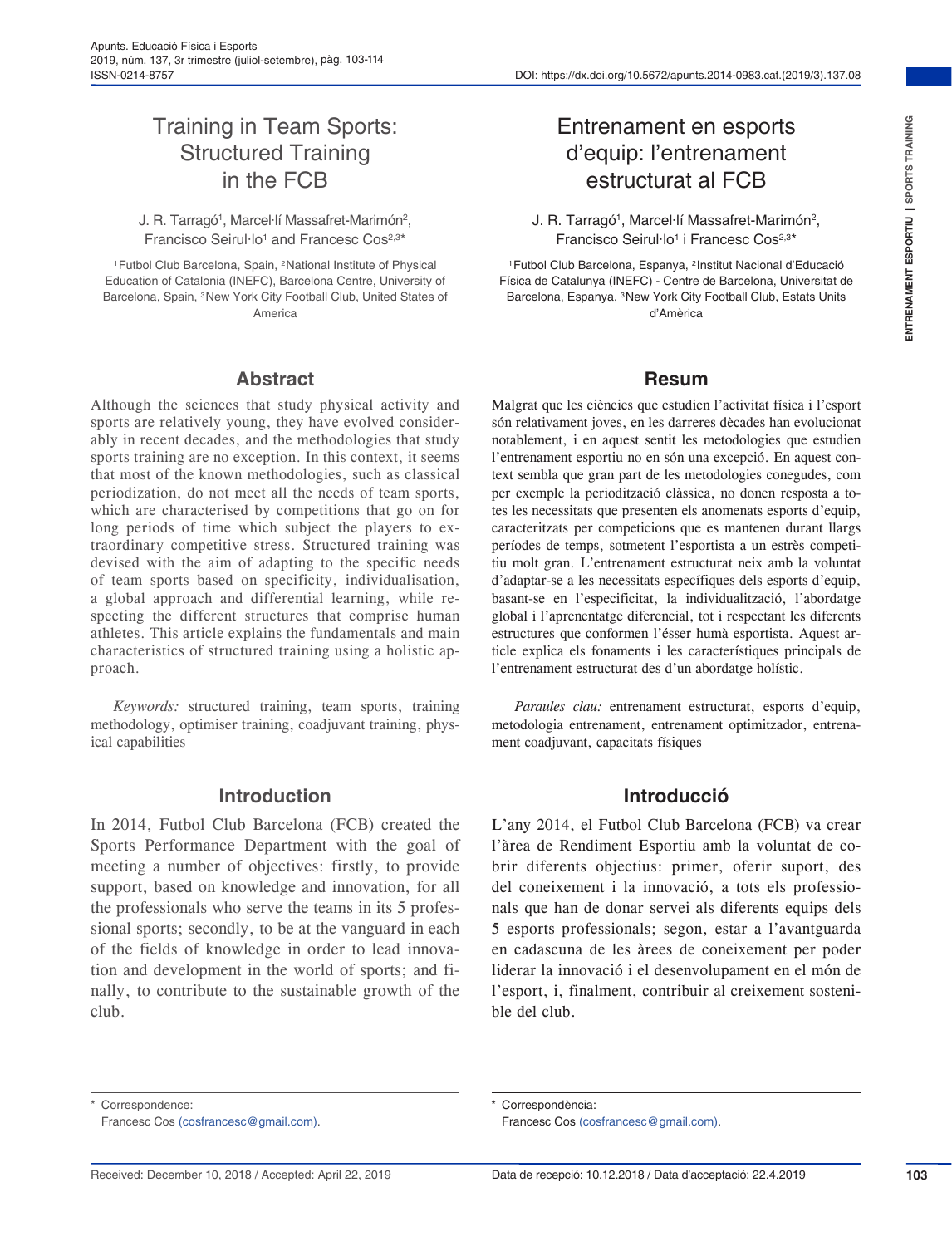Within this context of utmost demands and in a constant quest to improve sports performance, motor learning and the prevention of injuries among other goals, the Sports Performance Department has developed a working methodology known as and recognised by the name of structured training (ST). Aware that all methodologies enrich and improve performance, over the years FCB has developed a methodology which it believes is optimal to prepare human athletes who have to perform in a team sport. Complex dynamic systems theory is one way of observing games-sports. Understanding the hierarchical organisation of living systems and the dynamic interaction which leads them to self-regulate is the theoretical underpinning for building a specific science of training for team sports (Kelso, 1994), largely inspired by the proposals of Professor Seirul·lo (Seirul·lo, 2003). In these systems, integration is dynamic, not linear (Plsek & Greenhalgh, 2001), and the interaction among their subsystems leads to the appearance of new components and new properties which belong to no subsystem (Coffey, 1998).

Several years ago, the Sports Performance Department at FCB decided to firmly focus on a kind of training based on specificity, individualisation, variability, a global approach and differential learning, and today this method is still fully valid and accepted by all the professional teams in charge of physical preparation at the club.

## **Structured Training**

Structured training (ST) is a sports training proposal grounded on an interest in the human athlete (HA), women and men who are involved in a game/sport who share with others a common interest in winning and in overcoming opponents in order to get compensation for the effort and dedication which this objective requires. Training is a specific dynamic scheme performed with variability and continuity, respecting the episodes of the game.

It is called structured training because it is grounded in the structures of the human being who does sport and their expression in motor action. The relationships among the different structures and their organisation facilitate the relationships with the specific competitive environment of each sport. Figure 1 illustrates the different areas encompassed in ST.

En aquest context de màxima exigència, en la cerca constant per a la millora del rendiment esportiu, l'aprenentatge motor i la prevenció de lesions entre d'altres, l'àrea de rendiment ha desenvolupat una metodologia de treball coneguda i reconeguda amb el nom d'*entrenament estructurat* (EE). Sent conscients que totes les metodologies enriqueixen i milloren el rendiment, el FCB ha anat desenvolupant al llarg dels anys una metodologia que considera òptima per a la preparació d'un ésser humà esportista que haurà de rendir dins d'un esport d'equip. Les teories dels sistemes dinàmics complexos apareixen com una forma d'observar els jocs-esports. Comprendre l'organització jerárquica dels sistemes vius i la interacció dinàmica que els porta a l'autoregulació representa la base teòrica per construir una ciència d'entrenament específica per als esports d'equip (Kelso, 1994), inspirada en bona mesura en les propostes del professor Seirul·lo (Seirul·lo, 2003). En aquests sistemes, la integració és dinàmica i no lineal (Plsek i Greenhalgh, 2001), i la interacció entre els seus subsistemes comporta l'aparició de nous components i noves propietats que no pertanyen a cap subsistema (Coffey, 1998).

L'àrea de rendiment del FCB ja fa anys que va decidir fer una aposta ferma vers un entrenament basat en l'especificitat, la individualització, la variabilitat, l'abordatge global i l'aprenentatge diferencial, sent avui plenament vigent i acceptat per tots els equips de professionals responsables de la preparació física del club.

#### **L'entrenament estructurat**

L'entrenament estructurat (EE) és una proposta d'entrenament esportiu fonamentada en l'interès per l'ésser humà esportista (EHE), dones i homes que estan implicats en un joc/esport, compartint amb altres l'interès comú de guanyar, de superar els contraris per tal d'obtenir la compensació a l'esforç i dedicació que requereix aquest objectiu. L'entrenament es presenta com una trama dinàmica específica, realitzada amb variabilitat i continuïtat, respectant els episodis del joc, adoptant el nom d'entrenament estructurat perquè es fonamenta en les estructures de l'ésser humà que fa esport i en la seva expressió en l'acció motora. Les relacions que existeixen entre les diferents estructures i la seva organització faciliten les relacions amb l'entorn competitiu específic de cada esport. En la figura 1 es representen les diferents àrees que contempla l'EE.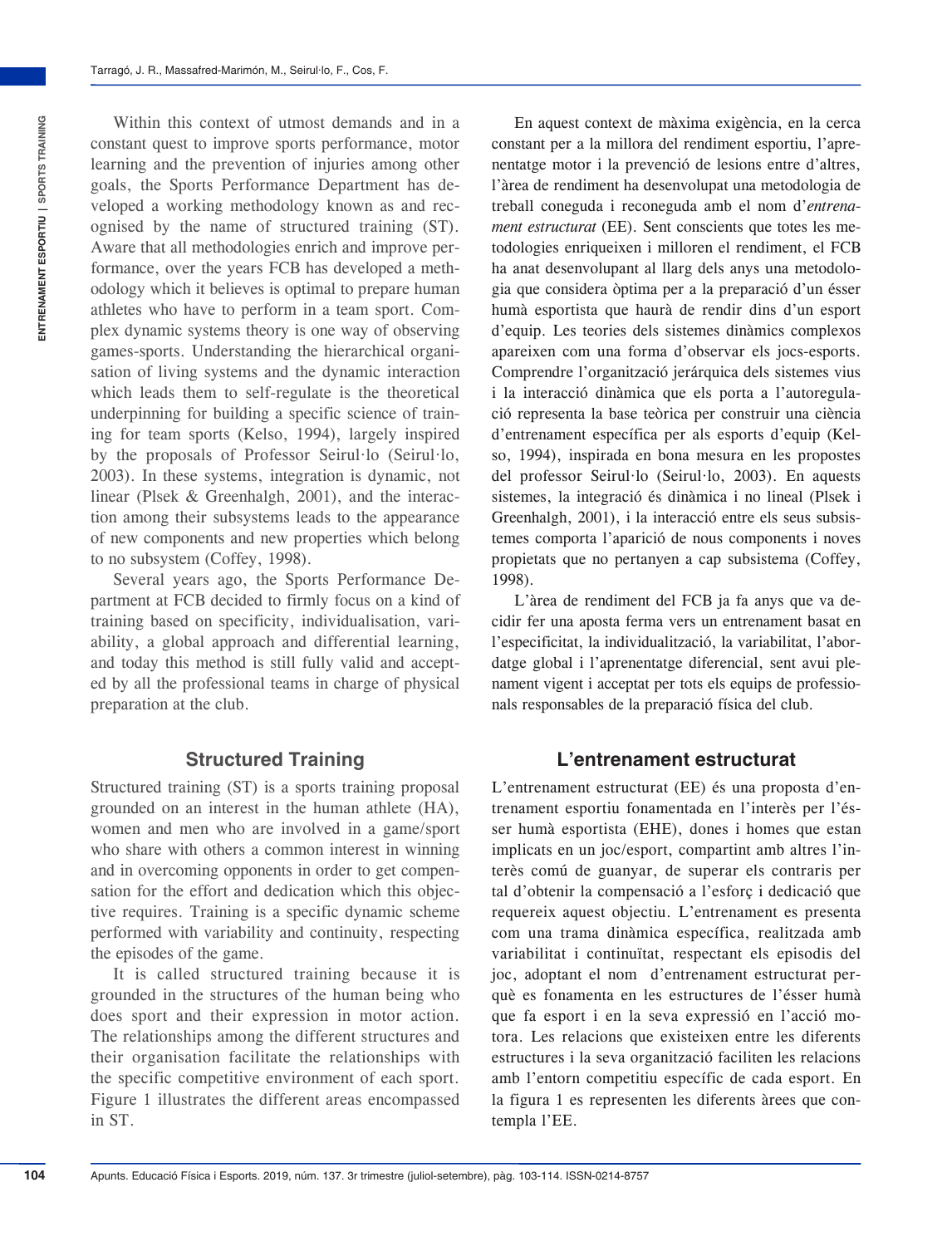



*Figure 1.* Areas comprising structured training and different structures present in human beings.

*Figura 1.* Àrees que conformen l'entrenament estructurat i diferents estructures presents en l'esser humà.

The HA is seen as a complex dynamic biological system in which the parts of the system and the different applications in motion are interrelated, all of them with significant importance, while respecting the fundamental premise that the whole is better than the mere sum of the parts (Aristotle, 384 BC). Consistency among their interrelations determines the optimising efficiency of HAs in their practice. Therefore, holistic, ecological practices are designed based on the general complex dynamic systems theory which revolve around the HA.

From this perspective, living beings are complex structures which self-organise, and they are characterised by the capacity to continuously produce themselves with an autopoietic organisation (Valera, Maturana, & Uribe, 1974).

This ST is viewed and organised based on two areas of action:

The first is optimiser training, that is, "training that is concerned with the planning, design, execution and control of the tasks of the sport, whose objective is to optimise HAs' performance in all the competitions in which they participate throughout their athletic life" (Romero & Tous, 2010, prologue by Seirul·lo, paragraph 1). We could say that this training

S'entén l'EHE com un sistema biològic dinàmic complex, en el qual les parts del sistema i les diferents aplicacions en el moviment s'interrelacionen, tenint totes elles una importància rellevant, respectant la premissa fonamental que el tot és millor que la suma de les parts (Aristòtil, 384 ac). La consistència entre les seves interrelacions determina l'eficiència optimitzadora de l'EHE cap a les seves pràctiques. Així, doncs, es construeixen pràctiques holístiques i ecològiques basades en la teoria general dels sistemes dinàmics complexos que se centren en l'EHE.

Sota aquesta perspectiva els éssers vius són estructures complexes que s'autoorganitzen, i es caracteritzen per la capacitat de reproduir-se contínuament mitjançant una organització autopoiética (Valera, Maturana i Uribe, 1974).

L'EE es contempla i s'organitza des de dues àrees d'actuació:

Per una banda, hi ha l'entrenament optimizador, és a dir, "aquell que s'ocupa de la planificació, disseny, execució i control de les tasques del seu esport, l'objectiu del qual és optimitzar el rendiment d'EHE en totes les competicions en les que participi al llarg de la seva vida esportiva" (Romero i Tous, 2010, pròleg de Seirul·lo, paràgraf 1); es podria dir que aquest entrenament,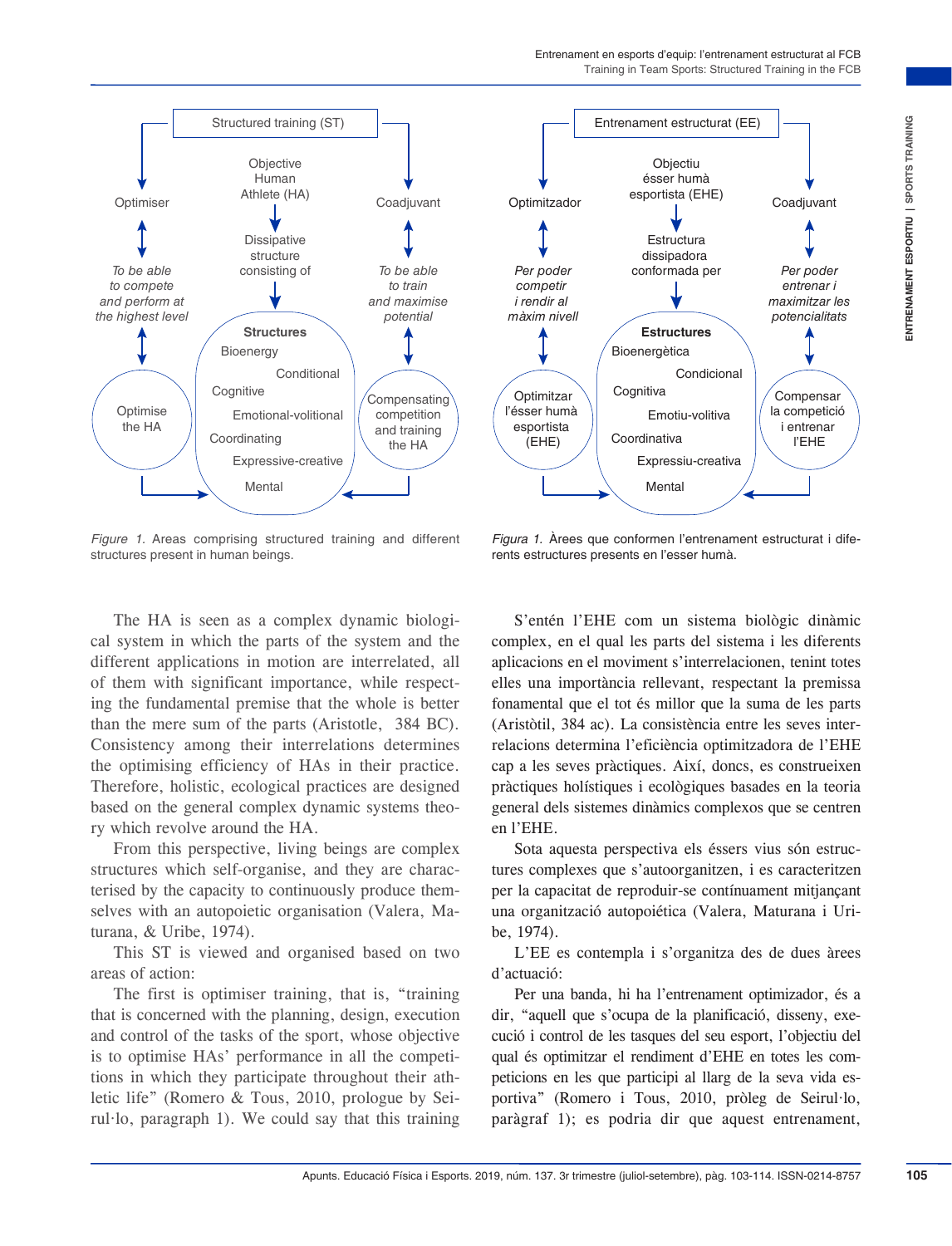essentially prepares HAs to compete and therefore requires training tasks to be performed in an environment and with elements that are specific to the game.

The second is coadjuvant training, which is as necessary as optimiser training; it is comprised of all the practices which enable the athlete to not only enjoy a state of wellbeing and health protection that enables them to perform the tasks proposed by optimiser training on a daily basis (Seirul·lo, 1986), but also fosters the elements, structures and systems which are required by each sports speciality and enable the athlete to reach their desired performance level (Cos, 2017). Therefore, we could say that it essentially prepares the HA to train while also improving the structures and systems that allow their performance to be constructed based on elements and the environment which are partly or entirely not specific to the game.

ST anticipates the needs that competition creates in HAs, essentially striving to ensure that the time sequence of the stimuli to the HA follow the guideline of the evolution of the athlete in his or her practice, and that the objectives match the dynamic entailed in each of them according to their evolution.

ST is about self-conformation and optimisation of all structures, entailing interaction, cooperation and synergy among all the systems comprising each of the structures of the HA.

#### **Structures Comprising the Human Being**

A human being is comprised of hyper-complex structures shaped by interaction and retroaction among different systems. These systems and the relationships among them are used to define a series of structures which can be identified in motor action. Each structure identified during the practise of sport is in turn comprised of processes involving different systems and subsystems, many of them shared by different structures.

The different structures identifiable in the performance of team sports are briefly presented and defined below:

*Bioenergetic structure:* It is related to energy channels; it provides and renews bioenergy, making it possible for all the structures to develop including one's own.

fonamentalment, prepara per competir i per tant requereix que les tasques d'entrenament es realitzin en un entorn i uns elements del tot específics al joc.

Per una altra banda, tan necessari com l'entrenament optimitzador, hi ha l'entrenament coadjuvant format per totes aquelles pràctiques que permeten l'esportista no només gaudir d'un estat de benestar i protecció de la salut, que li permetin realitzar diàriament les tasques que proposa l'entrenament optimitzador (Seirul·lo, 1986), sinó també potenciar aquells elements, estructures i sistemes que exigeix cada especialitat esportiva i que fan que l'esportista assoleixi el nivell de rendiment desitjat (Cos, 2017); es podria dir que prepara fonamentalment per poder entrenar i alhora també per millorar les estructures i sistemes que permetran construir el rendiment, a partir d'elements i entorn que en part o en la seva totalitat no són específics del joc.

L'EE s'anticipa a les necessitats que la competició crea en els EHE, procurant fonamentalment que la seqüència temporal dels estímuls vers l'EHE sigui la guia de l'evolució de l'esportista en la seva pràctica i que els objectius s'ajustin a la dinàmica conformadora de cadascun d'ells en funció de la seva evolució.

En l'EE es parla de l'autoconformació i optimització de totes les estructures, suposant la interacció, cooperació i sinergia entre la totalitat de sistemes que conformen cadascuna de les estructures de l'EHE.

#### **Estructures que conformen l'ésser humà**

L'ésser humà està format per estructures hipercomplexes configurades per interactius i retroactius entre diferents sistemes; fa servir aquests sistemes i la relació entre ells per definir un seguit d'estructures que es poden identificar en l'acció motora. Cada estructura que s'aconsegueix identificar durant la pràctica de l'esport està conformada alhora per processos de diferents sistemes i subsistemes, molts d'ells compartits per diverses estructures.

A continuació es presenten i defineixen, resumidament, les diferents estructures identificables en la "performance" dels esports d'equip:

*Estructura bioenergètica:* està relacionada amb les vies energètiques; aporta i renova la bioenergia fent possible el desenvolupament de totes les estructures incloent-hi la pròpia.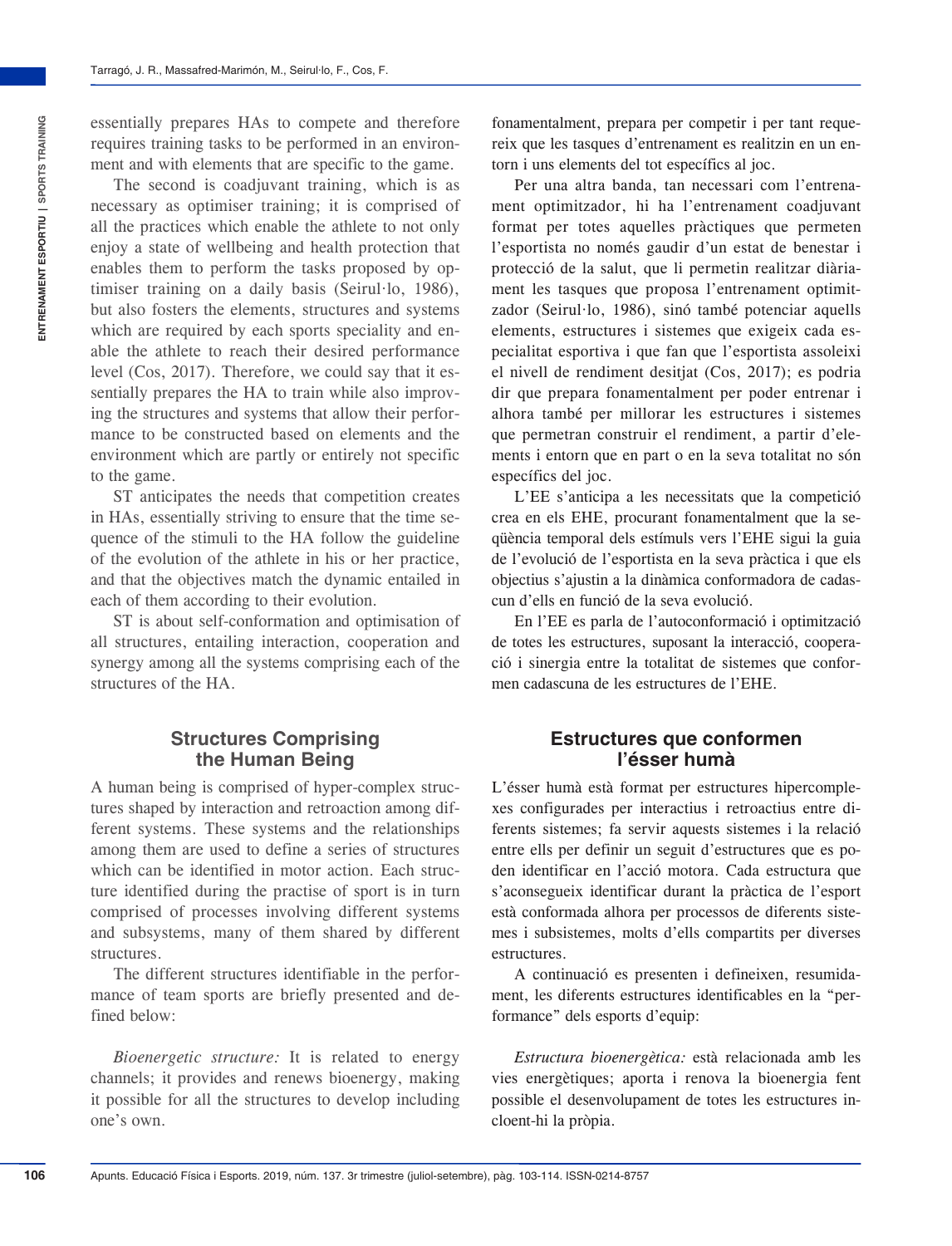*Cognitive structure:* It is responsible for the perception-action process; its functionality is expressed in efficiency in capturing, identifying and dealing with the relevant information related to the gamesport environment.

*Coordinative structure:* It is related to mobility, laterality and dissociations; its functionality is expressed in the possibility of executing the "*desired and efficient*" movement, regardless of the environmental conditions in which it has to be made; it seeks efficiency and efficacy.

*Conditional structure:* It is related to motor capabilities; its functionality is expressed by means of the capacity to generate intramuscular tension (strength) and the different expressions related to the space-time of speed and stamina.

*Creative structure:* It is related to expressive capacity and interpersonal relations which appear in competition and training; this structure consists of the forms of communication which are useful, necessary and inherent to the game and the way it is experienced and interpreted (self vs. team).

*Socio-affective structure:* It is related to the relationship and identification with peers and the role each one plays. Its functionality is expressed in the quality and stability of the interpersonal relationships grounded on sentiments and feelings which take place during the specific practices of our group-sport.

*Emotional-volitional structure:* It is related to one's own feelings and moods (levels of anxiety, exhaustion, stress, leadership, etc.); it identifies, regulates and channels all the emotions and wishes that drive us to move or remain still. This structure is related to the effort and dedication needed to obtain the desired results.

*Mental structure:* It is related to the player's self-organisation of the structures, the combination and re-combination of cognitive faculties which make self-awareness and evolutionary reasoning of all "the worlds" of our existence possible.

Each of the structures should be considered a form of expression of interacting processes among the different systems which can be found in the practice of any sport action. The development of the HA will occur when all the structures described are optimised in a balanced fashion. If interpreted in this way, the HA will also develop the capacity to construct multi-level structures of systems within systems.

*Estructura cognitiva:* és responsable del procés de percepció-acció; la seva funcionalitat es manifesta en l'eficiència per captar, identificar i tractar aquella informació rellevant, relacionada amb l'entorn del jocesport.

*Estructura coordinativa:* està relacionada amb la mobilitat, lateralitat i dissociacions; la seva funcionalitat es manifesta amb la possibilitat d'executar el moviment "*desitjat i eficient*", siguin quines siguin les condicions de l'entorn en el quals s'hagi de realitzar; pretén eficiència i eficàcia.

*Estructura condicional:* té relació amb les capacitats motrius; la seva funcionalitat es manifesta per mitjà de la capacitat per generar tensió intramuscular (força), i les diferents manifestacions relacionades amb l'espaitemps de velocitat i resistència.

*Estructura creativa:* està relacionada amb la capacitat expressiva i les relaciones interpersonals que apareixen en la competició i l'entrenament; aquesta estructura construeix les formes de comunicació que són útils, necessàries i identitàries del joc i la seva forma de viure'l i interpretar-lo (el jo envers el nostre equip).

*Estructura socioafectiva:* té a veure amb la relació i identificació amb els companys i el rol que ocupa cadascun. La seva funcionalitat es manifesta amb la qualitat i l'estabilitat de les relacions interpersonals fonamentades en els sentiments i afectes, que es produeixen durant les pràctiques específiques del nostre grup-esport.

*Estructura emotiu-volitiva:* està relacionada amb els sentiments propis i els estats d'ànim (nivells d'ansietat, cansament, estrès, lideratge, etc.). Identifica, regula i encausa totes les emocions i desitjos que impulsan a moure's o a no fer-ho; estructura relacionada amb l'esforç i la dedicació necessaris per obtenir els objectius desitjats.

*Estructura mental:* està relacionada amb l'autoorganització que el jugador té de les estructures. Combinació i recombinació de facultats cognitives que possibilita l'autoconsciència i el raonament evolutiu de tots "els mons" del nostre existir.

exposite is the precise of the control of the phase of the state in the state in the state in the state in the state in the state in the state in the state in the state in the state in the state in the state in the state i Cal considerar que cadascuna de les estructures és una forma de manifestació de processos d'interacció entre els diferents sistemes que es poden trobar en la pràctica de qualsevol acció esportiva. L'evolució de l'EHE s'aconseguirà quan s'optimitzin equilibradament totes les estructures descrites. Si s'interpreta així, l'EHE desenvoluparà, a més, la capacitat de construir estructures multinivell de sistemes dins de sistemes.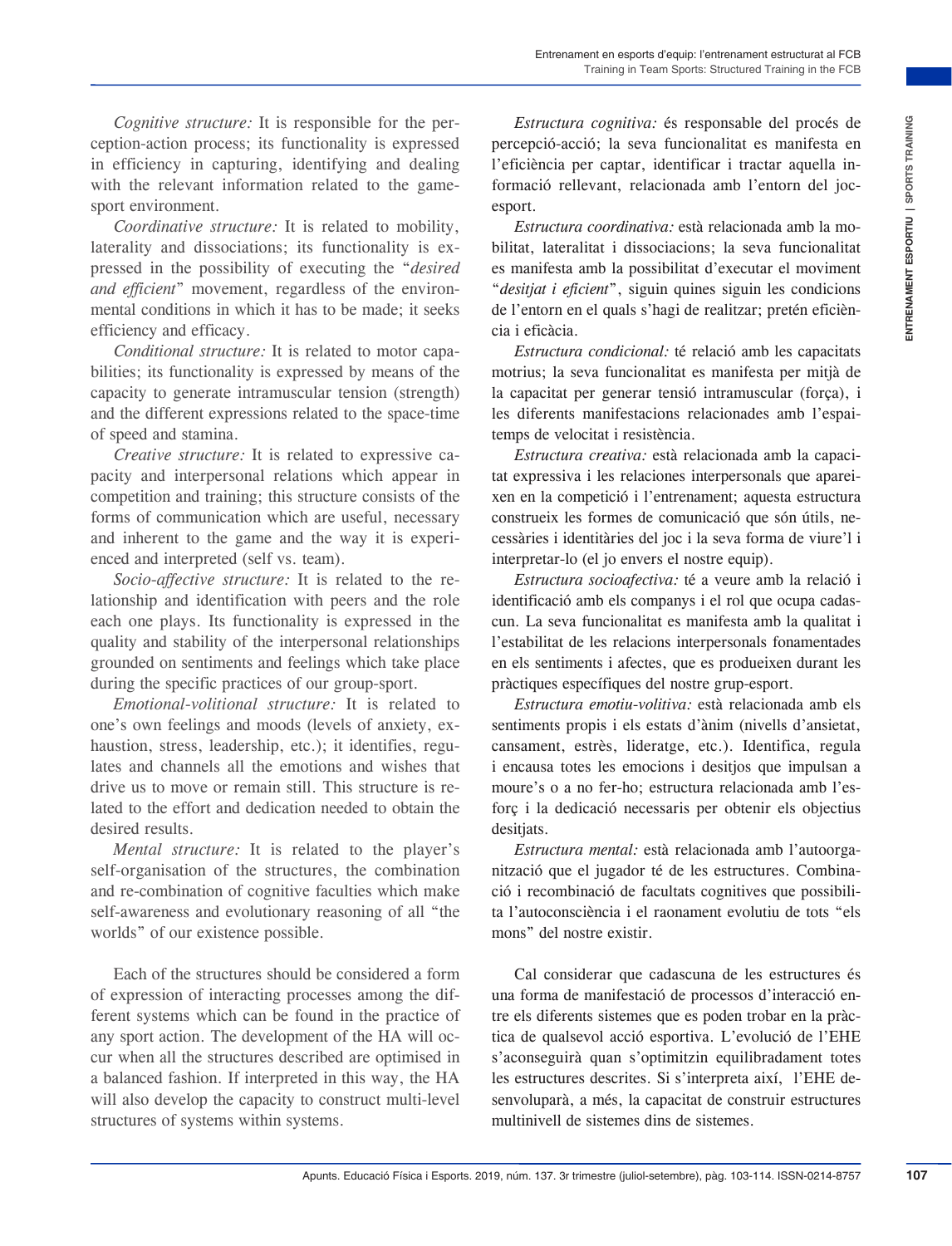Therefore, the optimisation of ST entails interactivity, cooperation and synergy among all the systems comprising the different structures, such that this global whole confers upon them a different functional capacity than any of them has separately. It is understood that everything is equally important; nothing is so determinant that it must be practised first in order to lay the necessary foundation for the others, and therefore it is unnecessary to train one aspect over the others. Instead, inter- and intra-systematic interactions should be fostered, as they are the reasons for the optimisation.

#### **Foundations for Practising ST**

Below we present the different foundations on which ST is based.

#### **Optimising**

According to Solé (2002), there are two main ideological tendencies in training: biological or analytical and holistic, which studies the athlete globally, as a product of the interactions of the different aspects comprising sports performance.

One hallmark that predisposes the adaptation of the HA is instability in the exchange of energy, matter and information. The changes facilitate adaptation and consequently optimisation. Because of the constant exchange with the environment, functional capabilities "fluctuate" within a certain range of dynamic instability, and when the latter is changed and exceeds the possibilities of the reference systems, the initial state disappears and a new functional state is accessed, different to the previous one, which lasts over time as an underlying solution. These changes are not one-way but instead are multi-directional and intra- and inter-systemic, interconnecting in the guise of networks.

Complex dynamic system theory argues that all systems are optimised when instabilities are caused (Varela et al., 1974). All exchanges of energy, matter and information in HAs' environment happen in a specific time sequence from which there is no going back, thus rendering them "irreversible". In fact, the real world is irreversible, and only if we are capable of identifying the signs of the times experienced or the processes of how these events were presented can we accumulate the experience needed

És així com l'optimització de l'EE suposa la interactivitat, cooperació i sinergia entre la totalitat dels sistemes que conformen les diferents estructures, de tal manera que aquest tot global els atorga una capacitat funcional diferent que cap d'aquestes disposa per separat. S'entén que tot té la mateixa importància, res és tan determinant que requereixi ser practicat abans per assolir una base imprescindible vers la resta, i per tant no és necessari entrenar un aspecte per sobre dels altres sinó que cal afavorir les interaccions inter i intrasistèmiques, que són les causants de l'optimització.

#### **Bases per a la pràctica de les EE**

A continuació es presenten diferents fonaments dels EE.

#### **Optimitzar**

Segons Solé (2002), hi ha dues grans tendències ideològiques sobre l'entrenament: la biològica o analítica i la holística, que estudia l'esportista de forma global, com un producte de interaccions dels diferents aspectes que conformen el rendiment esportiu.

Un signe característic que predisposa a l'adaptació de l'EHE és la inestabilitat en l'intercanvi d'energia, matèria i informació. Els canvis faciliten adaptació i en conseqüència l'optimització. A causa del continu intercanvi amb l'entorn, les capacitats funcionals "fluctuen" en un cert rang d'inestabilitat dinàmica, i quan aquest es modifica superant les possibilitats dels sistemes de referència, l'estat inicial desapareix i s'accedeix a un nou estat de funcionalitat diferent a l'anterior, que persisteix durant un temps com una solució subjacent. Aquests canvis no són unidireccionals sinó que són multidireccionals, intra i intersistèmics, interconnectant-se en forma de xarxes.

La teoria de sistemes dinàmics complexos argumenta que tot sistema s'optimitza quan es provoquen inestabilitats (Varela et al., 1974). Tots els intercanvis d'energia, matèria i informació en l'entorn dels EHE succeeixen en una seqüència temporal concreta, la qual no té marxa enrere i per tant és "irreversible". De fet, el món real és irreversible, i només si som capaços d'identificar els signes del temps viscuts, o els processos de com s'han presentat aquests esdeveniments, podrem acumular l'experiència necessària per reviure fets similars i resoldre'ls de la manera més eficient.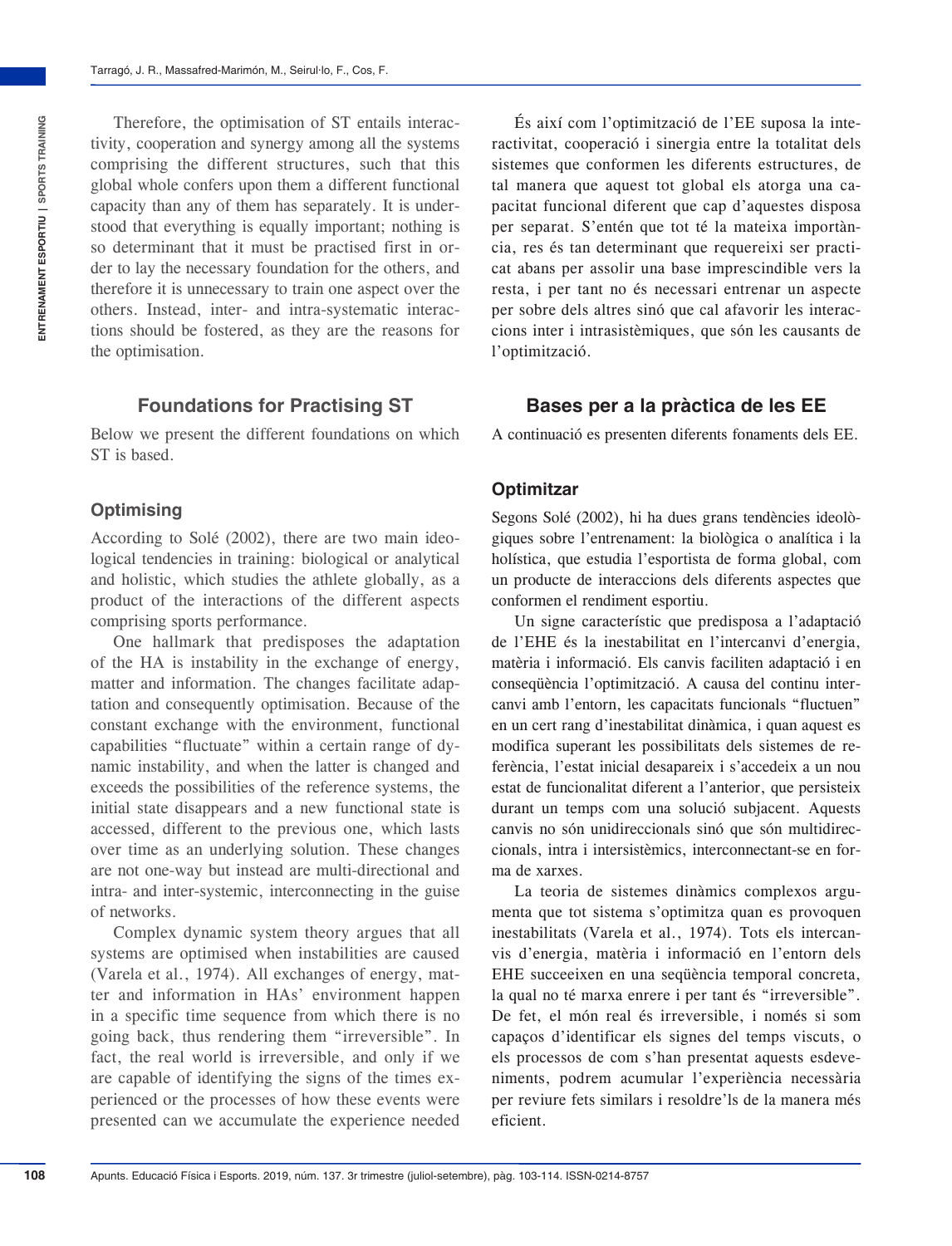to relive similar events and resolve them more efficiently.

ST trains what is specific to the sport practised, thus viewing optimisation as the process of planning, designing, executing and controlling an activity in order to get the desired results.

#### **Variability**

The other foundation of ST is variable practice. For several decades, numerous authors have upheld other ways of approaching motor learning, such as Schmidt's variability of practice hypothesis  $(1975)$ , an approach that was radically opposed to the traditional methods at that time. This theory claimed that abundant, variable practice is the best way to foster children's motor learning. To Schmidt and Lee (2005), sports learning entails the learner getting in touch with a range of different actions, which should be adjusted and adapted to the demands of the numerous, variable specific situations of speed, trajectory, breadth, strength, etc. demanded by the new situation. In consequence, the entire motor scheme will be reinforced thanks to the variability of the practice (Torrents, 2005).

Even though traditional learning approaches are usually based on a linear understanding (Balagué & Torrents, 2013), in recent years interest in the complexity of nature and living phenomena has increased, with meaningful information provided by change models grounded upon a non-linear understanding of causality, on small causes that can trigger major effects and vice-versa, such as the famous butterfly effect (Higgins, 2002; Hilborn, 2004; Gleick, 1987). In this sense, learning processes seem to be more successful in inducing a change in behaviour when teaching processes veer away from a linear approach (Schöllhorn, Mayer-Kress, Newell, & Michelbrink, 2009). The "differential learning" approach takes advantage of the fluctuations in a complex system by increasing them through "non-repetition" and "constant change" in the movement tasks which produce "stochastic disturbances" (Frank, Michelbrink, Beckmann, & Schöllhorn, 2007; Schöllhorn, Hegen, & Davids, 2012).

Variability is advocated as a means, assuming that the repetition of tasks under the same conditions does not lead to the fluctuations in the systems involved needed to modify their state. Only a variation in the

L'EE entrena allò que és específic de l'esport que es practica, entenent, doncs, optimitzar com el procés de planificació, disseny, execució i control d'una activitat per [obtenir-ne](http://www.diccionaris.cat/detalle.php?palabra=obtenir-ne&dicc_77=on) [els](http://www.diccionaris.cat/detalle.php?palabra=els&dicc_77=on) [resultats](http://www.diccionaris.cat/detalle.php?palabra=resultats&dicc_77=on) desitjats.

#### **Variabilitat**

Un altre fonament de l'EE és la pràctica variable. Des de fa dècades, diverses autories han defensat altres formes d'afrontar l'aprenentatge motor, com per exemple la hipòtesi de la variabilitat de Schmidt (1975), que suposava un enfocament radicalment oposat a les propostes tradicionals d'aquella època. Aquesta teoria defensa que la pràctica abundant i variable és la via més adequada per afavorir l'aprenentatge motor infantil. Per Schmidt i Lee (2005), l'aprenentatge esportiu suposa la presa de contacte per part de l'aprenent amb un món d'accions diferents que han de ser ajustades i adaptades a les demandes de les nombroses i variables situacions del joc; variar representa provocar nous paràmetres de resposta, adaptades a les necessitats específiques de velocitat, trajectòria, amplitud, força, etc., que demandi la nova situació. En conseqüència tot l'esquema motor es reforçarà gràcies a la variabilitat de la pràctica (Torrents, 2005).

Figure of the more effit.<br>
The forecast allope of exports conclude the phonon and the phonon and the properties of the material particular, the control of the sports of the strime of the properties of the properties of the Malgrat que els enfocaments de l'aprenentatge tradicional es basen normalment en una comprensió lineal (Balagué i Torrents, 2013), en els darrers anys ha augmentat l'interès sobre la complexitat de la natura i els fenòmens vius, amb coneixements significatius proporcionats pels models de canvi que es fonamenten en una comprensió no lineal de la causalitat, on petites causes poden generar grans efectes i viceversa, com el conegut efecte papallona (Higgins, 2002; Hilborn, 2004; Gleick, 1987). En aquest sentit, els processos d'aprenentatge semblen tenir més èxit induint un canvi de comportament quan els processos d'ensenyament es desvien d'un enfocament lineal (Schöllhorn, Mayer-Kress, Newell i Michelbrink, 2009). L'enfocament de l'"aprenentatge diferencial" o "differential learning" aprofita les fluctuacions d'un sistema complex augmentant-les a través de la "no repetició" i el "canvi constant" en les tasques de moviment que afegeixen "pertorbacions estocàstiques" (Frank, Michelbrink, Beckmann i Schöllhorn, 2007; Schöllhorn, Hegen i Davids, 2012).

Es defensa la variabilitat com a mitjà, assumint que la repetició de tasques en les mateixes condicions no provoca les fluctuacions necessàries en els sistemes implicats per modificar el seu estat. Només la variació en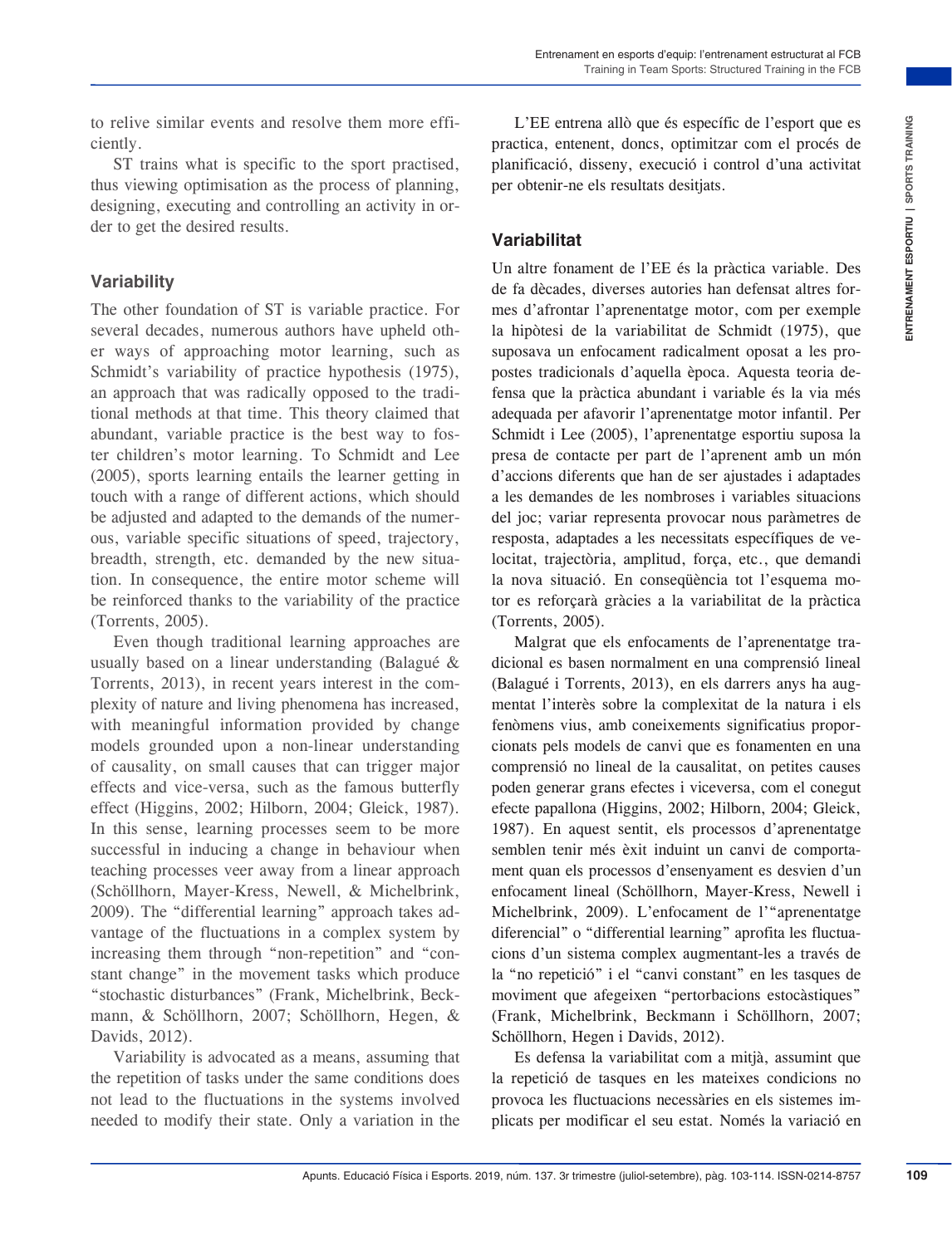execution conditions causes the fluctuations needed to trigger a change in the functionality of the systems committed. Subsequently, all the structures in the HA can be optimised through introjection, that is, the psychological appropriation of the objects or people in the outer world, and retroaction, that is, the regulation of the response within a system, molecule, cell, organism or population which influences the activity or productivity of the system, which in turn is comprised of interacting elements, each of which may show very different states according to the states of the others (Holland, 1995; Rickles, Hawe, & Shiell, 2007).

Variation and variability lead to dynamic interactivity in the system as a whole. When training based on variability occurs, the dynamic interactivity among all the systems comprising the HA is stimulated, and each of the systems will be a more or less priority part of one of the structures. Depending on needs and the desire to optimise the different structures, a certain consistency and intention of the prescribed activity must be developed.

#### **Specificity**

Another of the foundations of the practice of ST is that the training has to be specific for each sport, specific meaning the quality that distinguishes one kind (or "species") from the others. In terms of football, the ball is driven with the same limbs with which we move around, while the arms are used for balancing, protection or anticipating the adversary. Having to perform the travel task associated with controlling the ball makes football one of the sports with the highest demands on human motricity. If we compare it to basketball, for example, travel occurs with the legs while the capacity for interpersonal interaction comes from the ball which is held by the hands; this entails a different kind of motor expression, and in consequence the training for these sports should also be different. ST takes these differences into consideration by training HAs from the start based on the needs of the sports speciality practised.

Viewing the HA as a complex being with hyper-complex systems, the tasks have to be constructed in another dimension which requires specific training for team sports. These adjustments and interactions among

les condicions d'execució provoca les fluctuacions necessàries que ocasionen un canvi de funcionalitat en els sistemes compromesos. Posteriorment, per mitjà de la introjecció, és a dir l'apropiació psíquica dels objectes o persones del món exterior, i, retroaccions, és a dir la regulació de les respostes dins un sistema, molècula, cèl·lula, organisme o població que influeixen en l'activitat o la productivitat del sistema, el qual és constituït per elements interactuants, cadascun dels quals pot presentar molts estats diferents, en funció dels estats dels altres (Holland, 1995; Rickles, Hawe i Shiell, 2007) es podrà optimitzar la totalitat de les estructures que conformen l'EHE.

La variació i la variabilitat provoquen interactivitat dinàmica en el conjunt de sistemes. Quan s'entrena partint de la variabilitat s'estimula la interactivitat dinàmica entre el total dels sistemes que constitueixen l'EHE, i cadascun dels sistemes formarà part d'una manera més o menys prioritària d'una de les estructures. En funció de les necessitats i la voluntat d'optimització de les diferents estructures caldrà desenvolupar una determinada consistència i intenció de l'activitat prescrita.

#### **Especificitat**

Una altra de les bases de la pràctica de l'EE, és que l'entrenament ha de ser específic per a cada esport, entenent com a específic la qualitat que distingeix una espècie de la resta. Pel que fa al futbol, la pilota es condueix amb els mateixos segments amb els quals ens desplacem, mentre que els braços s'utilitzen per equilibrar-se, protegir-se, o anticipar-se de l'adversari. Haver de realitzar la tasca de desplaçament associada al control de la pilota fa que el futbol sigui dels esports que exigeix més a la motricitat humana. En el bàsquet, per exemple, el desplaçament es fa amb les cames, mentre que la capacitat de relació interpersonal es fa amb la pilota que s'agafa amb les mans, el que comporta una expressió motriu diferent, i en conseqüència l'entrenament d'aquests esports també ho ha de ser. L'EE té en consideració aquestes diferències entrenant els EHE des d'un inici basant-se en les necessitats de l'especialitat esportiva practicada.

Entenent l'EHE com un ésser complex, amb unes estructures hipercomplexes, cal construir les tasques en una altra dimensió, la qual cosa requereix un entrenament específic per als esports d'equip. Aquests ajusts i interaccions entre sistemes i estructures es mantenen en

**110**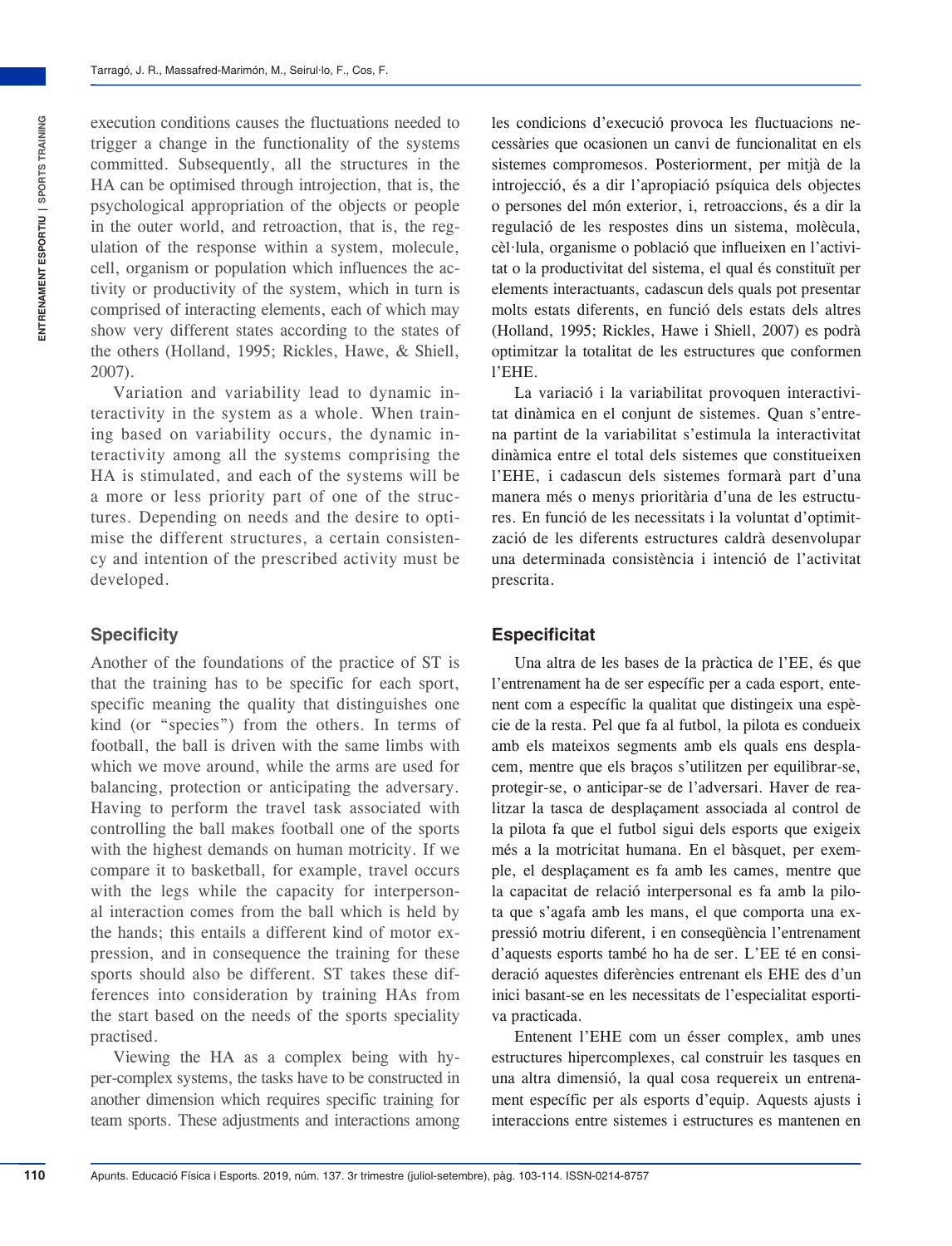systems and structures remain in constant imbalance in order to be in an optimised predisposition, and this is why training situations cannot be analytical or closed or homogeneous, which requires coaches to construct a type of training situation which is also specific to each sport.

To integrate the different elements of training as specific qualities or capabilities of team sports, first the way they are manifested in each sport or speciality must be described, and secondly the subjective value that each subject confers on this quality within the configuration of their own performance must be determined.

#### **Planning in ST**

ST suggests adjusting loads and contents to the needs of the HA, and to do this the initial conditions of the player's "sports life" must be identified. This task is complex, since each athlete has had a different, unique sports life and therefore has different initial conditions depending on what they have previously experienced and optimised. Therefore, their self-conformation depends entirely on the experiences that condition their initial capabilities.

#### **Preferential Simulation Situations**

Professor Seirul·lo's cognitive model of synergetic functionality is organised into micro-structural units by means of preferential simulation situations (PSS) (Peñas, Acero, Lalin, & Seirul·lo, 2013; Seirul·lo, 2001, 2003).

The goal is to generate events and sets of situations which predispose towards a state of action and response in a created environment that encourages the imitation of behaviours which are simulations of the game-sport and which preferentially affect the different systems according to the intention of the task, which in turn is guided through rules, spaces and the number of participating players. These situations are defined and extracted by the coach and each player from analysis and interpretation of the real game.

PSSs have to be optimised for HAs and they have to be constructed by means of global tasks, preferentially in groups, with the goal of learning not the exercise but the game. The various training episodes are constructed according to the main orientation of the

un desequilibri constant per poder estar en predisposició optimitzadora i, per això, les situacions d'entrenament no poden ser analítiques, però tampoc tancades ni homogènies, el que obliga els entrenadors a construir un tipus de situació d'entrenament que també és específica a cada esport.

Per integrar els diferents elements de l'entrenament, com a qualitats o capacitats específiques dels esports d'equip, cal, d'una banda, descriure com es manifesten en cada esport o especialitat de referència i, d'una altra, veure el valor subjectiu que cada subjecte atorga a aquesta qualitat dins la configuració del propi rendiment.

#### **La planificació en l'EE**

A constant includes: the mand-constant per period constant in period is a proportion, and this is a optiomizable in constant in period and inclusion of the mandplate in constant in domand in the sine of the standing perio L'EE proposa ajustar les càrregues i els continguts a les necessitats de l'EHE, i per aconseguir-ho cal identificar les condicions d'instauració de l'anomenada "vida esportiva" del jugador. Aquesta tasca és complexa ja que cada atleta ha viscut una vida esportiva diferent i única i per tant presenta unes condicions inicials diferents en funció del que ha viscut i optimitzat anteriorment. Així doncs, la seva autoconformació depèn totalment de les vivències que condicionen les prestacions inicials.

#### **Situacions simuladores preferencials**

El model cognitiu de funcionalitat sinergètica del professor Seirul·lo s'organitza en les unitats microestructurals per mitjà de les situacions simuladores preferencials (SSP) (Peñas, Acero, Lalin i Seirul·lo, 2013; Seirul·lo, 2001, 2003).

Es tracta de generar esdeveniments i conjunts de situacions que predisposin a un estat d'acció i resposta en un entorn creat que convidi a la imitació de comportaments que seran simuladors del joc-esport, i que incideixen de forma preferencial en els diferents sistemes segons la intenció de la tasca, dirigida per mitjà de regles, espais i nombre de jugadors participants. Aquestes situacions es definiran i s'extrauran de l'anàlisi i interpretació del joc real entre l'entrenador i cada jugador.

Les SSP han de ser optimitzadores per a l'EHE, i s'han de construir per mitjà de tasques globals, preferentment en grup, i no amb l'objectiu d'aprendre l'exercici sinó el joc; es construeixen els diferents episodis de l'entrenament segons l'orientació central de la sessió,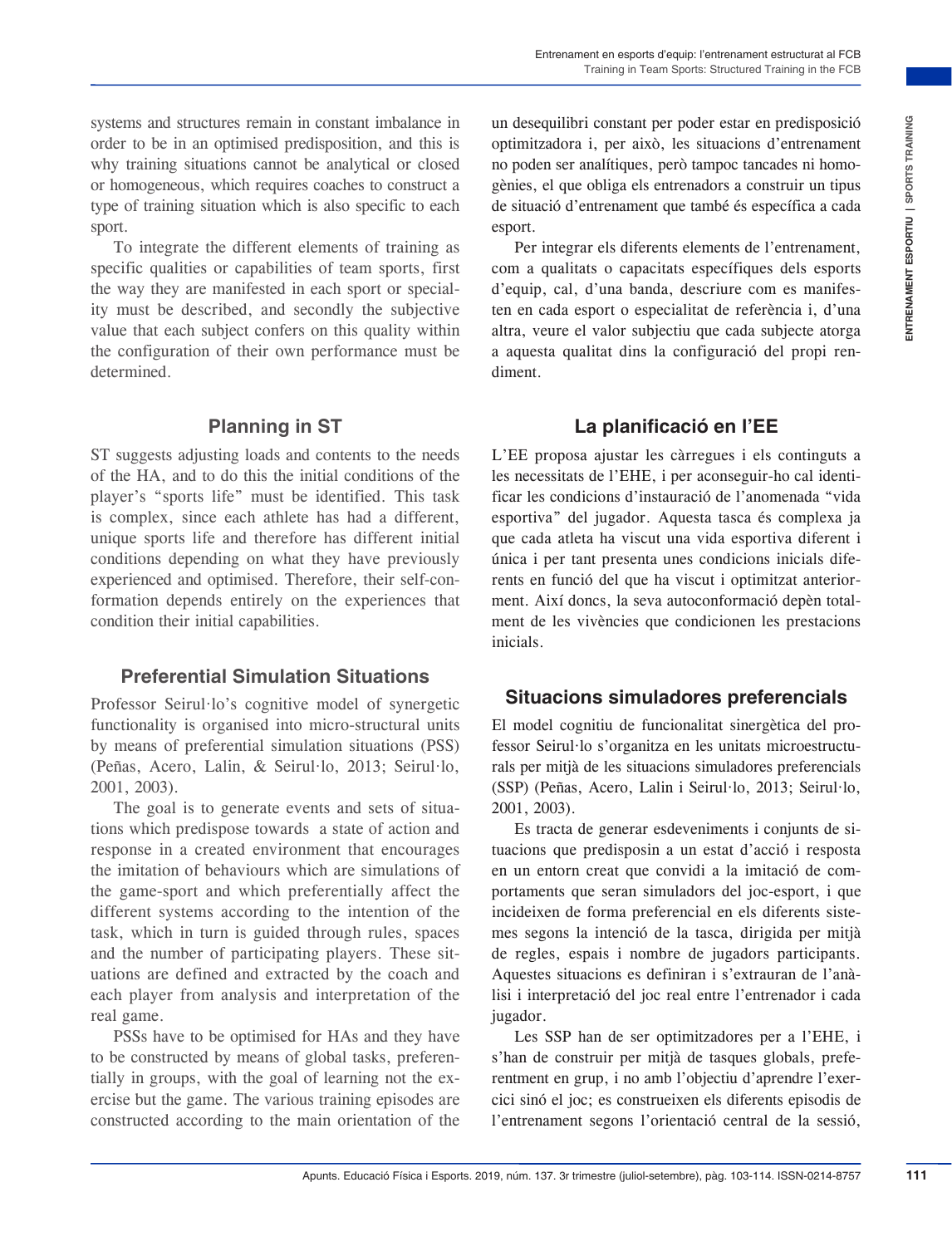The use of the various motor tasks which make up essential elements of the game facilitates the development of technical skills and extraordinarily varied patterns of execution as the real game will demand (Peñas et al., 2013). Each PSS requires the intervention of different systems or structures in the HA which the coach has to identify. Each athlete has to put into action those systems that best respond to the created situation in accordance with their own self-organisation process throughout their lives, such that each player will deal with it differently. These actions generated by the situations created will be what leads the player to another level of self-organisation of the different systems and structures involved in their performance (Ariol, 2012).

The characteristics and capabilities of HAs will be the guide to their training process through ST, and fundamentally through a series of PSSs which will not be hierarchical but instead solely prioritise a given training situation which allows for preferential attention and intention (a priority) yet without ignoring the other elements that comprise the different structures.

Bioecology claims that HAs are highly sensitive to quality, such that changing the stimuli, no matter how small these changes may be, can lead to major interand intra-systemic changes, altering their structural design, optimising their functionality and providing access to a different level. Therefore, increasing what is good is not always the best option; instead, variability and specificity in the stimuli should be prioritised so that the HA can manage them, meaning as both a means and an end.

## **Planning, Structured Training Cycle and Structured Micro-cycle**

One characteristic which is common to all the team sports played at FCB is that the regular leagues entail competition which takes place over long periods of time. These competitions include at least one competitive match every 7 days, and often two or three competitive matches per week, subjecting the athlete to very high competitive stress for extensive periods of time. This load must be taken as a highly specific load and is considered as such within the planning of the micro-structure of ST.

podent ser relativament independents en una mateixa sessió.

L'ús d'aquestes tasques motores que integren elements essencials del joc facilita el desenvolupament d'habilitats tècniques i patrons d'execució variadíssims que la pròpia competició exigirà (Peñas et al., 2013). Cada SSP requereix la intervenció de diferents sistemes o estructures de l'EHE que l'entrenador haurà d'identificar. Cada esportista ha de posar en acció aquells sistemes que millor responguin a la situació creada d'acord amb el propi procés d'autoorganització al llarg de la seva vida, de manera que cada jugador l'afrontarà de manera diferent. Aquestes actuacions, generades per les situacions creades, seran les que portin el jugador a un altre nivell d'autoorganització dels diferents sistemes i estructures implicades en la "performance" o execució (Arjol, 2012).

Les característiques i capacitats dels EHE seran la guia del seu procés d'entrenament per mitjà de l'EE i fonamentalment a través de les SSP, les quals no seran jerarquitzades sinó que únicament prioritzaran una determinada situació d'entrenament que permeti una atenció i intenció preferent (una prioritat), però sense desatendre la resta d'elements que conformen les diferents estructures.

La bioecologia sosté que l'EHE té una alta sensibilitat per la qualitat, de manera que la modificació d'estímuls, per petits que siguin, poden ocasionar grans canvis inter i intrasistèmics, canviant el seu disseny estructural, optimitzant la seva funcionalitat i donant accés a un nivell diferent. Per tant, augmentar allò que és bo no sempre és la millor opció, sinó que cal prioritzar variabilitat i especificitat en els estímuls per tal que l'EHE els pugui gestionar, entenent aquest com el mitjà i el fi.

#### **Planificació, cicle d'entrenament estructurat i microcicle estructurat**

Una característica que és comuna a tots els esports d'equip que es desenvolupen al FCB és que les lligues regulars impliquen competicions que ocupen durant llargs períodes de temps. Aquestes competicions inclouen, almenys, una competició cada 7 dies, i sovint dues o tres competicions setmanals, sotmetent l'esportista a un estrès competitiu molt gran durant perllongats períodes de temps. Aquesta càrrega ha de ser assumida com una càrrega altament específica i queda recollida i considerada com a tal dins la planificació de la microestructura de l'EE.

**ENTRENAMENT ESPORTIU | SPORTS TRAINING**

**INTRENAMENT ESPORTIU | SPORTS TRAINING**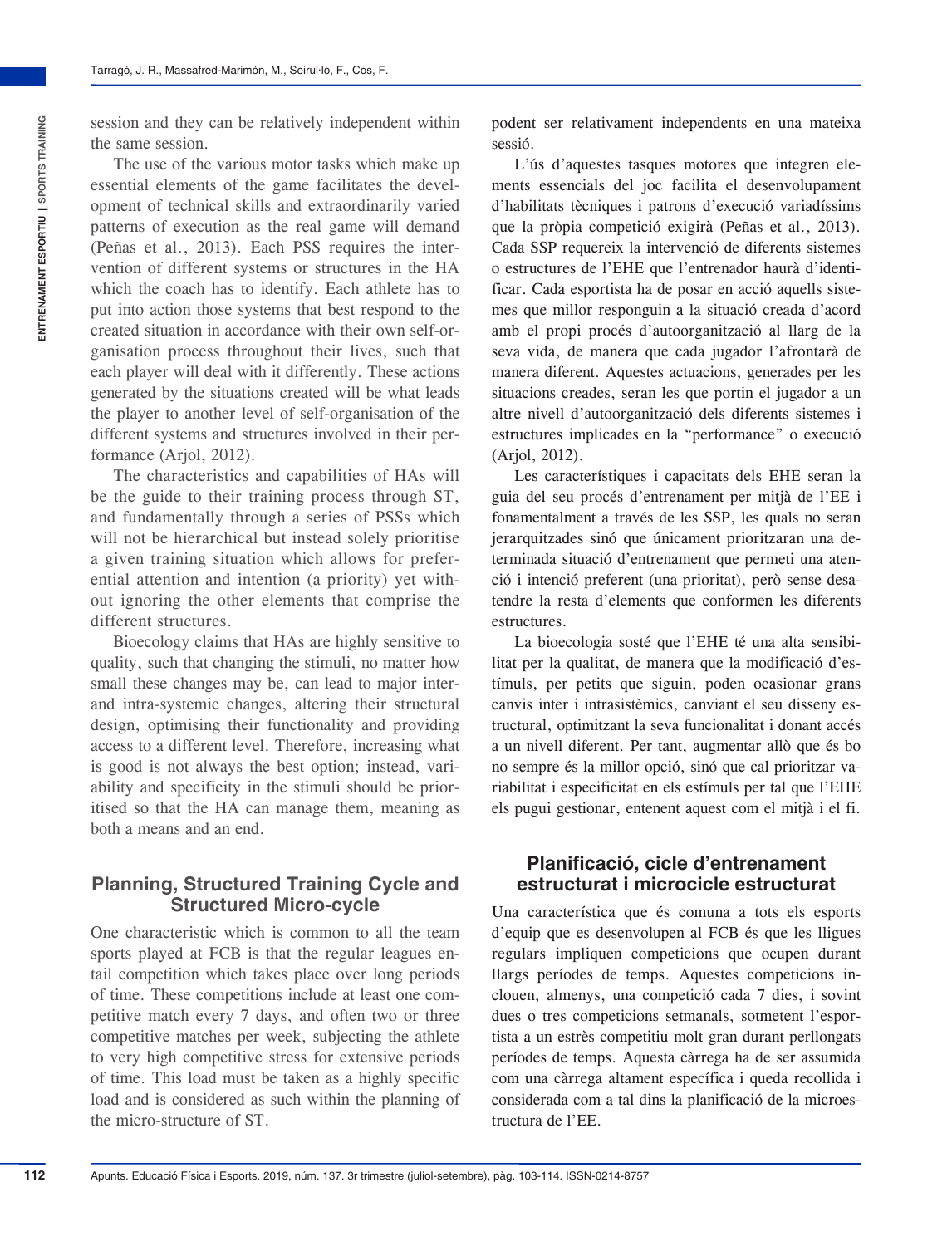In this way ST develops a form of organisation and training called the "structured micro-cycle" (SM), which is the smallest structure in the programming and accepts and considers competition as a load that changes and conditions the different structures in the training period from competitive match to competitive match. Therefore, SM is the time that elapses between competitive matches, and the structured training cycle (STC) represents the three-week training plan.

The SM has to achieve the best training possible and consider the loads of the competitive matches within the dynamic of the weekly load, considering them the most important factor that conditions the other sessions. Therefore, high-, middle- and low-intensity loads are applied, along with recovery when needed.

The STC should allow for short-term planning covering three weeks, with more or fewer SMs depending on the competitive matches during that period, always planning the fourth week when the first is over and so on.

FCB continues its research in relation to its training methodology, primarily via its professionals, with the goal of continuing to improve and evolve the ST model.

## **Conflict of Interests**

No conflict of interest was reported by the authors.

From of contraining and CCB controllar investigation in the property of the property of the property of the property of the setels of the controllar interest of the controllar interest in the controllar interest of the con D'aquesta manera l'EE desenvolupa una forma d'organització de l'entrenament anomenada "microcicle estructurat" (ME), i que es converteix en l'estructura més petita de la programació, que accepta i considera la competició com una càrrega que modifica i condiciona les diferents estructures del període d'entrenament que va de competició a competició. Per tant, ME és el temps que transcorre entre competicions, i el CEE representa la planificació d'entrenament a tres setmanes.

El ME ha d'aconseguir el millor entrenament possible i considerar les càrregues de les competicions dins de la dinàmica de la càrrega setmanal, considerant-lo l'element més important que condiciona la resta de sessions. Per tant, s'aplicaran càrregues d'intensitat alta, mitjana, baixa i de recuperació quan calgui.

El CEE ha de permetre planificar a curt termini, tres setmanes amb més o menys ME, segons les competicions existents en aquest període, i sempre planificant la quarta setmana quan ja s'acaba la primera, i així successivament.

El FCB continua investigant en relació amb la seva metodologia d'entrenament, fonamentalment a través dels seus professionals, amb l'objectiu de seguir millorant i evolucionant el model d'EE.

#### **Conflicte d'interessos**

Les autories no han comunicat cap conflicte d'interessos.

- Arjol, J. L. (2012). La planificación actual del entrenamiento en fútbol: análisis comparado del enfoque estructurado y la periodización táctica. *Acción Motriz*, *8*, 27-37.
- Balagué, N., & Torrents, C. (2013). Unifying sport science. *Apunts. Educació Física i Esports, 114*, pàg. 3-5. [doi:10.5672/apunts.2014-](https://doi.org/10.5672/apunts.2014-0983.es.(2013/4).114.01)  [0983.es.\(2013/4\).114.01](https://doi.org/10.5672/apunts.2014-0983.es.(2013/4).114.01)
- Coffey, D. S. (1998). Self-organization, complexity and chaos: The new biology for medicine. *Nature Medicine*, *4*, 882-885. [doi:10.1038/](https://doi.org/10.1038/nm0898-882) [nm0898-882](https://doi.org/10.1038/nm0898-882)
- Cos, F. (2017). Barça Innovation Hub Presentation. *Performance area, 22-30 min*. Recuperat de [https://www.fcbarcelona.com/en/vi](https://www.fcbarcelona.com/en/videos/777006/barca-innovation-hub-full-presentation#)[deos/777006/barca-innovation-hub-full-presentation#](https://www.fcbarcelona.com/en/videos/777006/barca-innovation-hub-full-presentation#)
- Gleick, J. (1987). *Chaos. Making a new science*. New York: Viking Penguin Inc.
- Higgins, J. P. (2002). Nonlinear systems in medicine. *The Yale Journal of Biology and Medicine, 45*, 247-260. [doi:10.1089/ 15270290260131984](https://doi.org/10.1089/15270290260131984)
- Hilborn, R. C. (2004). Sea gulls, butterflies, and grasshoppers: A brief history of the butterfly effect in nonlinear dynamics. *American Journal of Physics, 72*(4), 425-427. [doi:10.1119/1.1636492](https://doi.org/10.1119/1.1636492)
- Kelso, J. (1994). El caràcter informatiu de la dinàmica de coordinació autogestionada. *Ciències del Moviment Humà*, *13*(3-4), 393-413.

## *References Referències*

- Peñas, C. L., Acero, R. M., Lalin, C., & Seirul·lo, F. (2013). Causas objetivas de planificación en DSEQ (II): la microestructura (microciclos). *Revista de Entrenamiento Deportivo*, *27*(2). Recuperat de [https://revistadeentrenamientodeportivo.com/articulo/causas](https://revistadeentrenamientodeportivo.com/articulo/causas-objetivas-de-planificacion-en-dseq-ii-la-microestructura-microciclos-1599-sa-Y57cfb272330d8/)[objetivas-de-planificacion-en-dseq-ii-la-microestructura-microciclos-](https://revistadeentrenamientodeportivo.com/articulo/causas-objetivas-de-planificacion-en-dseq-ii-la-microestructura-microciclos-1599-sa-Y57cfb272330d8/)[1599-sa-Y57cfb272330d8/](https://revistadeentrenamientodeportivo.com/articulo/causas-objetivas-de-planificacion-en-dseq-ii-la-microestructura-microciclos-1599-sa-Y57cfb272330d8/)
- Plsek, P., & Greenhalgh, T. (2001). Complexity science: The challenge of complexity in health care*. British Medical Journal, 323*, 625- 628. [doi:10.1136/bmj.323.7313.625](https://doi.org/10.1136/bmj.323.7313.625)
- Holland, J. H. (1995). *How adaptation builds complexity from chaos*. Redwood City, USA: Addison-Wesley Longman Publishing Company. [doi:10.1177/027046769701700420](http://doi.org/10.1177/027046769701700420
)
- Rickles, D., Hawe, P., & Shiell, A. (2007). Simple guide to chaos and complexity. *Journal of Epidemiology and Community Health, 61,* 933-937. [doi:10.1136/jech.2006.054254](https://doi.org/10.1136/jech.2006.054254)
- Romero, D., & Tous, J. (2010). *Prevención de lesiones en el deporte. Claves para un rendimiento deportivo óptimo*. Panamericana: Madrid.
- Seirul·lo, F. (1986). Entrenamiento coadyuvante. *Apunts. Medicina de l'Esport*, *23*, 38-41.
- Seirul·lo, F. (2001). Entrevista de metodología y planificación. *Revista Training Fútbol*, *65*, 8-17.